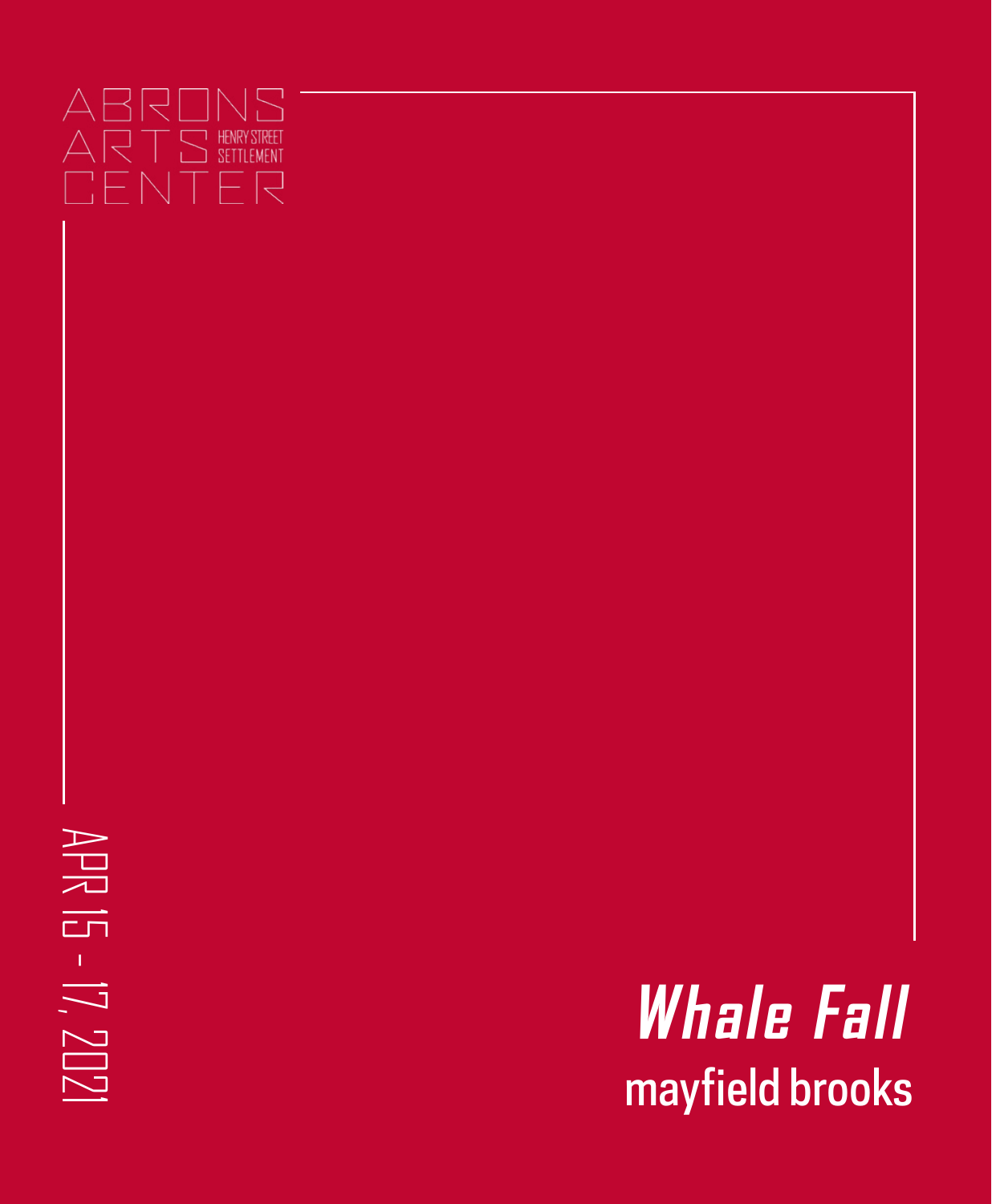#### CAST & CREW

#### TEXT CREDITS

MAYFIELD BROOKS DIRECTOR, CHOREOGRAPHER, VOCALIST

VIOLET ASMARA TAFARI PRODUCTION MANAGER

SIMONE JOHNSON ASSISTANT PRODUCTION MANAGER

SUPPORTING CAST MARÝA WETHERS JULES RENCHER SIMONE JOHNSON

SUZI SADLER  $CINFMATORAPHFR + FDITION$ 

ADDITIONAL CAMERA **OPERATORS** DIANA MOLINA & VIOLET ASMARA TAFARI

ATHENA KOKORONIS COSTUME DESIGNER

EVERETT SAUNDERS MUSIC COMPOSER

JAMES KOGAN POST PRODUCTION MIXER  $+$ SOUND DESIGN & RECORDING

LAWRENCE SCHOBER SOUND DESIGN ASSISTANT WHAIF FALL POFM BY MAYFIELD BROOKS

*THE BOOK OF JONAH* FROM THE KING JAMES BIBLE

*MOBY DICK* BY HERMAN MELVILLE

#### SONG CREDITS

STRANGE FRUIT WRITTEN BY ABEL MEEROPOL AND SUNG BY MAYFIELD BROOKS

*SUNDER* BY NICOLAS JAAR

*THE PSYCHOLOGICALLY ULTIMATE SEASHORE* BY IRV TEIBEL

A virtual premiere of a video work by mayfield brooks that considers how a whale's life of darkness, codas, echolocations, and vertical slumbering can choreograph a time of grief.

No theater lights. No sets. No performance. No narrative. This is an encounter. What can a barren theater teach me? How does a Black artist dance in the abyss? How can the sperm whale's life of darkness, codas and echolocations choreograph this time of grief? How can I decompose this show? *Whale Fall* is an opera somewhere in the void, an echo into darkness, an orgiastic silence. A "whale fall" describes the process of a whale's decomposition after it dies and falls to the ocean floor, where it provides vital nutrients for deep sea creatures.

*Whale Fall* is dedicated to my great grandmother and family matriarch Betty Gertrude (Riley) Chambers also known as Bigmama.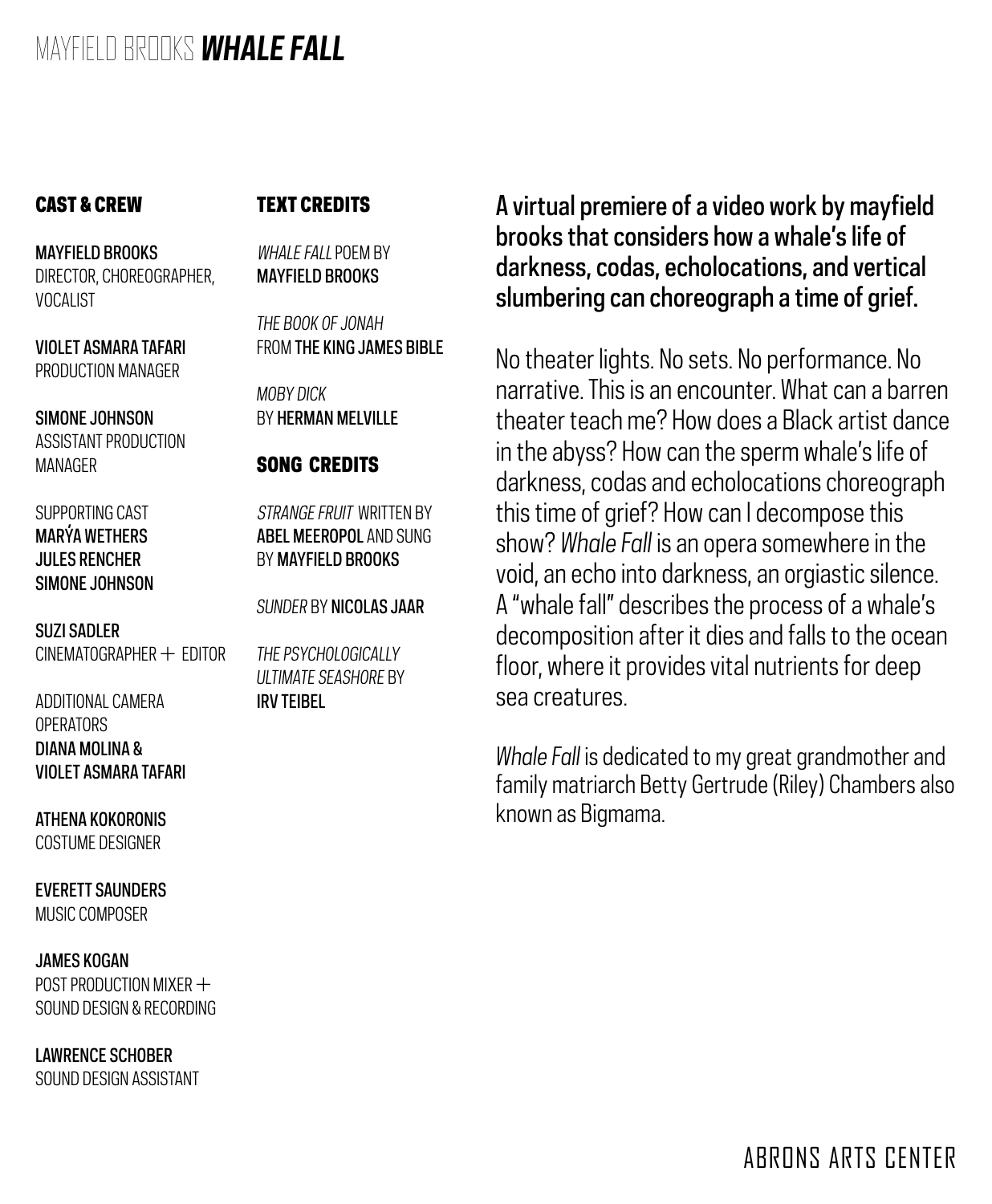## **Artist's Note**

Dear audience.

I wish I could be with you right now.

I wish I could share the feeling of being underwater with whales and the spirits of ancestors, but maybe you already know that feeling.

This project was born out of a desire to sit with grief and rage in a world that discards too much and consumes too much. As a result, the bodies of whales and the bodies of Black folk seem to have a kinship in how they have been both targeted and consumed since the transatlantic slave trade. I have also come to know that some slave ships were later used as whaling vessels.

So, I look to the whale to teach me how to live and die. How they breathe, sing, listen, echolocate, communicate, take care of their matriarchal families, and enrich the oceans is the material for some of the dances and songs that I have created for *Whale Fall* in collaboration with composer, Everett Saunders. There are whales of lore and there are whales living in our oceans today. I do not know how they suffer but I do know that they are routinely poisoned, caught in nets, and subject to myriad abuses unbeknownst to the humans that cause their demise.

The *Whale Fall* is the whale's way of teaching us how to decompose ourselves beyond just rotting in our graveyards of excess. It is a phenomena that regenerates the ocean as the whale's body decomposes and falls to the ocean floor--sometimes over decades--and creates special deep sea ecosystems. So the question becomes how can my life as a Black artist emulate the *Whale Fall* in order to regenerate my own past, present and future and how does this process replenish the earth? I invite you to join me in this process. The work of *Whale Fall* continues at the Center for Performance Research's storefront gallery space, as an immersive installation and extension of Abrons' online presentation of *Whale Fall*. For more info go to: [https://www.cprnyc.org/events/mayfield-brooks-whale-fall](https://www.cprnyc.org/events/mayfield-brooks-whale-fall-installation)[installation](https://www.cprnyc.org/events/mayfield-brooks-whale-fall-installation)

*Whale Fall* with me, xo ~mayfield brooks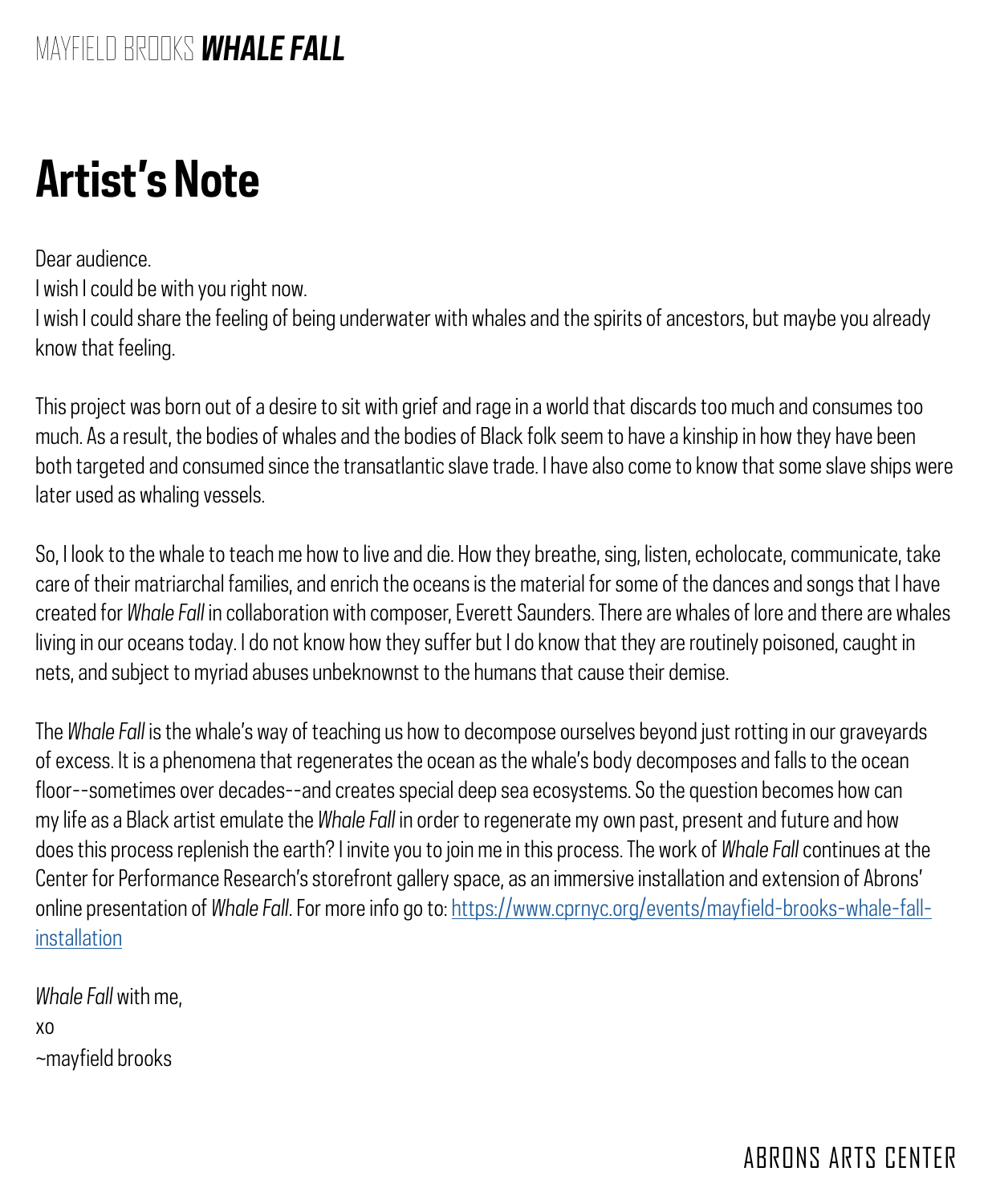# ABOUT *Whale Fall*

mayfield brooks (Director, Choreographer, Vocalist) improvises while black, and is currently based in brooklyn, new york on lenapehoking land, the homeland of the lenape people. mayfield is a movementbased performance artist, vocalist, urban farmer, writer, and wanderer. they are currently an artist in residence at the center for performance research (cpr) and abrons arts center in new york city/ lenapehoking, is faculty at movement research nyc and the editor-in-chief of the movement research performance journal. mayfield teaches and performs practices that arise from their life/art/movement work, improvising while black (iwb).

Simone Johnson (Performer and Assistant Production Manager) is an interdisciplinary artist, researcher and cultural worker based in Lenapehoking (New York City). She mostly makes work about and with water. Simone has shown work at Snug Harbor Cultural Center, Panoply Performance Lab, New Women Space, Martin E. Segal Theatre Center, Chinatown Soup and Oxbow Gallery.

Athena Kokoronis (Costume Designer) is an artist living and working in New York since 2005. Domestic Performance Agency (DPA) is the name and space of Kokoronis' current choreographic process that gives attention to aspects of performance production, curation, food, cloth, and searches for the creative economy within these realms that begins and extends out of domestic scale with hospitality. Choreographic problem-solving with time, sensitivity, and intimacy are at the core of the DPA vision.

James Kogan (Production Audio and Mixing) is an audio engineer and field recordist raised on Canarsie and Munsee Lenape land in Sheepshead Bay, Brooklyn. Previous work includes production audio for Erica Schmidt's Mac Beth, Paul Desveaux's Pollock, Sharon Ann Fogarty's Faust 2.0, and Larissa Velez-Jackson's Zapatografía, as well as mixes and recordings for saxophonist Aakash Mittal's Awaz Trio, the Ukrainian Village Voices, The Knights, and the Brooklyn Telemann Chamber Orchestra. His interests span folk and creative music, knafeh, sludge metal, and sonic ethnography of the natural and built environments.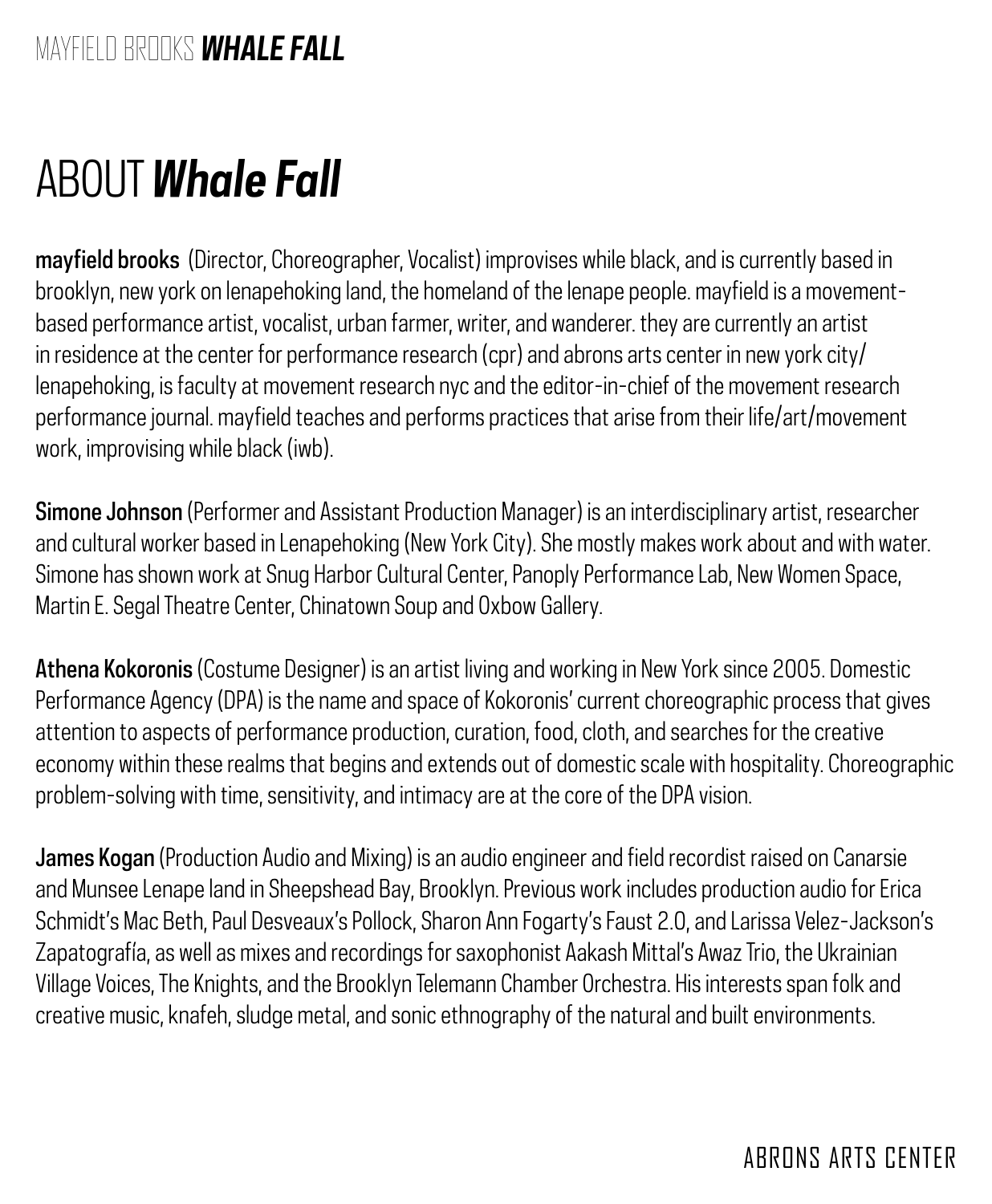## ABOUT *Whale Fall*

Julienne Rencher or Jules (Performer) is a dance based performance artist currently residing in the Lenape Land colonially known as Ridgewood Queens NY. Jules is honored and deeply appreciative to play, communicate and explore the possibility and ancestral webs of sea beings. Thank you mayfield for revealing this deep ever revealing connection.

Suzi Sadler (Cinematographer) is a Brooklyn based cinematographer. Their focus is building nonhierarchical film sets and finding more ethical and sustainable ways to make films. Suzi's recent work includes: Performance: Eiko Atake's A Body in a Cemetery, Luan Joy Sherman's Intricate Rituals, Music videos: Feel Like Shit The Weekend Ladies, Highway 9 the Visual EP Sarah M., Belief Lou Tides (dir. Lorelei Ramirez), Lips 2 Lips Ziemba (dir Colleen Marie Foley), Documentary: MigrantScape dir. Thanushka Yakupitiyage, Narrative: Bad at Birthdays dir. Jesse Thurston (feature, 2021), Low Road dir. Eleanor Wilson (MoMA), Work in Progress dir. Dan Pfau (LA Shorts Fest).

Everett Saunders (Composer) is an accomplished composer, sound designer, and producer. With an expertise in audio post-production and multi track board operation, he is the founder and creative director of Flux Innovations. Notable clients include PBS, Sony Music, and Columbia Records. As a film and theatrical composer he's a two time awardee of the New Music USA Project Grant, a 2018 New York Dance & Performance Bessie Award winner, and a recipient of coveted residencies at the Baryshnikov Arts Center and the Petronio Residency Center. Saunders has composed original works for revered theatrical and contemporary artists including Urban Bush Women, Edgar Arcenaux, and Jaamil Kosoko.

Lawrence Schober (Assistant Sound Designer) is a theatre sound designer. NYC: Indoor Person (Normal Ave), The Conversationalists (Bushwick Starr); American Morning (Prospect Theater); On This Side of the World (Access Theater); Eh Da? (NYTW Next Door). Regional: Pillowtalk (Victory Gardens, Chicago); SeaWife (White Heron Theater, Nantucket MA). Associate Design: Sanctuary City (NYTW); Passage (Soho Rep); Ain't No Mo (Public Theater); SeaWall / A Life (Public Theater); Jomama Jones' Black Light (Greenwich House). www.lawrenceschober.com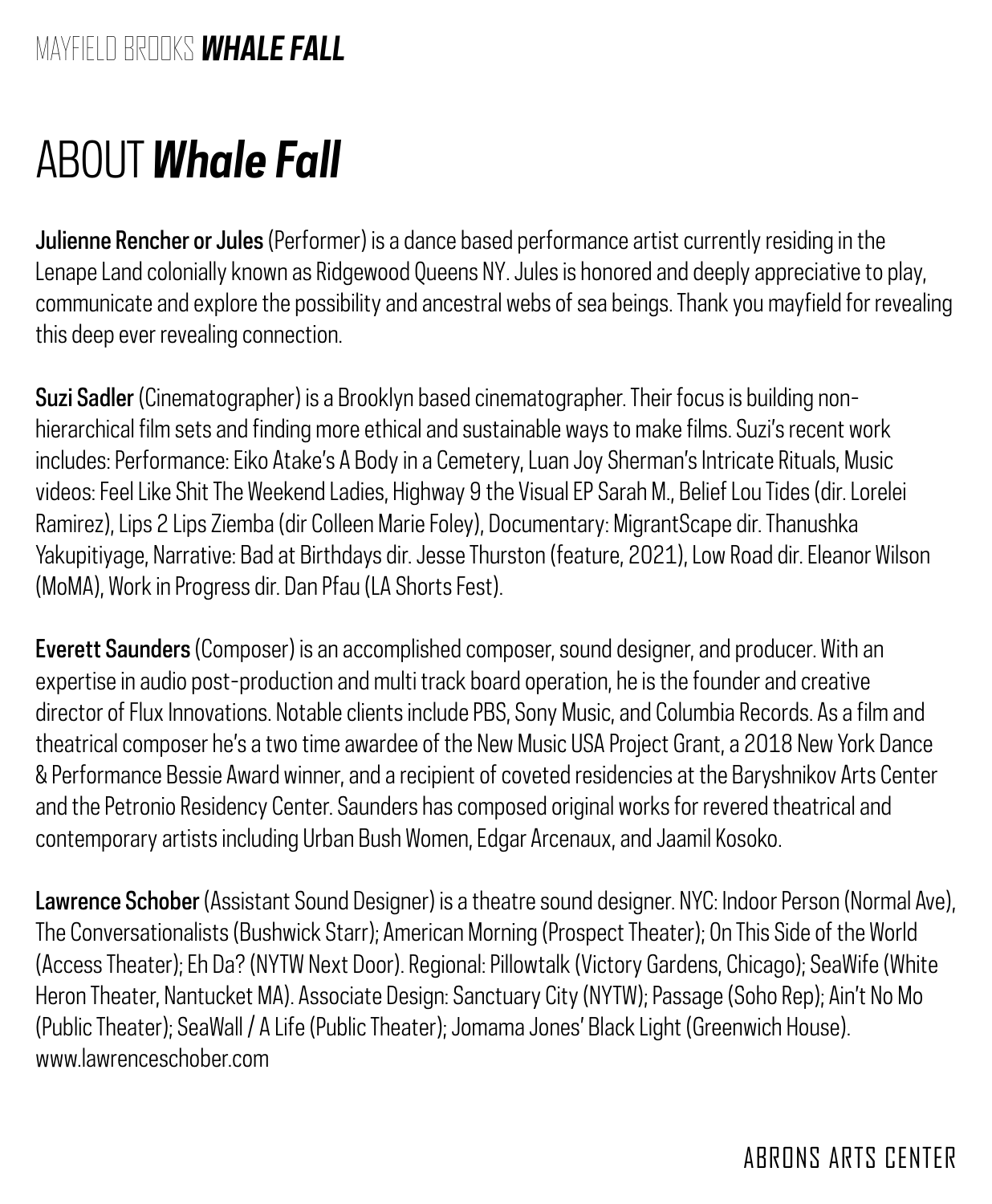## ABOUT *Whale Fall*

Violet Asmara Tafari (she/her) (Production Manager, Additional Camera) is a West Indian, Production Manager and Stage Manager, using the lens of African teachings and a griot to inform her management style. Allowing storytelling and creativity to lead the way Violet assists and supports artists of various calibers and mediums as they unfold their work on stage.

Marýa Wethers (she/her) (Performer) has lived and worked in Lenapehoking (NYC) since 1997. She is a Black, queer, woman dance artist and independent creative producer & curator. Marýa received a 2017 NY Dance & Performance ("Bessie") Award for Outstanding Performance with the Skeleton Architecture collective.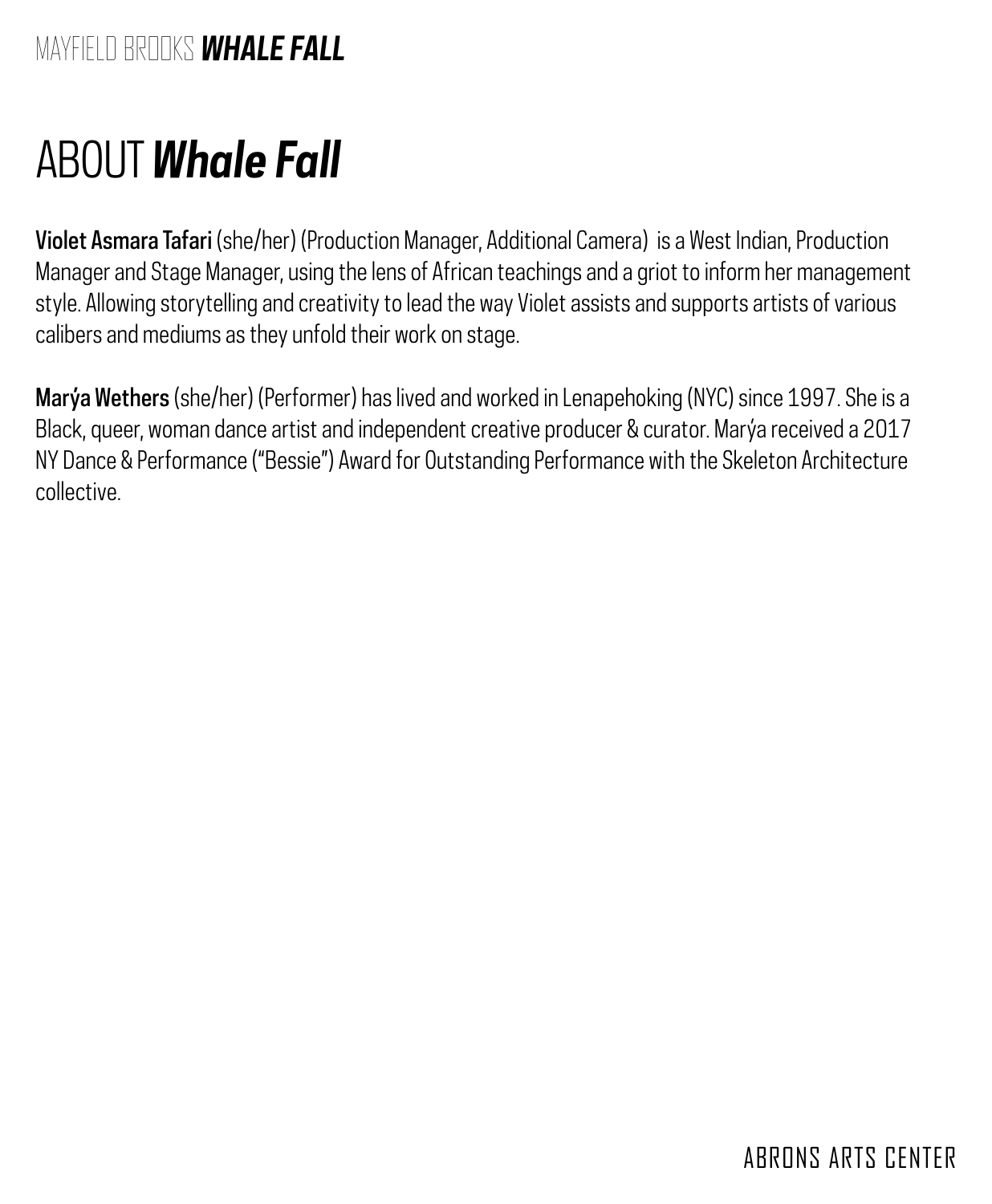## *Whale Fall* FUNDING

*Whale Fall* is commissioned by the Abrons Arts Center through the Performance AIRspace Residency, which is supported by the Jerome Foundation.

The 2020-2021 Season at Abrons Arts Center is supported, in part, by generous grants from the Howard Gilman Foundation, the Mertz Gilmore Foundation, the Harkness Foundation for Dance, the Jerome Foundation, the Scherman Foundation, The Andrew W. Mellon Foundation, the Andy Warhol Foundation for the Visual Arts, the Jacques and Natasha Gelman Foundation, the Jerome Robbins Foundation, the Trust for Mutual Understanding, and other generous Henry Street Settlement funders. This program is also supported, in part, by public funds from the New York City Department of Cultural Affairs and support from the New York State Council on the Arts with the support of Governor Andrew M. Cuomo and the New York State Legislature.

This work was supported, in part, by CPR – Center for Performance Research's Artist-in-Residence program, which is made possible, in part, through the National Endowment for the Arts, the New York State Council on the Arts, and Dance/NYC's New York City Rehearsal Space Subsidy Program made possible by the Andrew W. Mellon Foundation.

## *Whale Fall* SPECIAL THANKS

Carolyn M. A'Hearn, Maria Baranova, George and Jo Ann Brooks, Brett Douglas Davis, Gia Kourlas, Eric Phillips-Horst, Alexandra Rosenberg, Foundation for Contemporary Arts, Works on Water Residency at the Climate Museum Governors Island, Cape Cod Modern House Trust Residency, Access/Axis residency through A.P.E and SCDT, Shane Gero of The Dominica Sperm Whale Project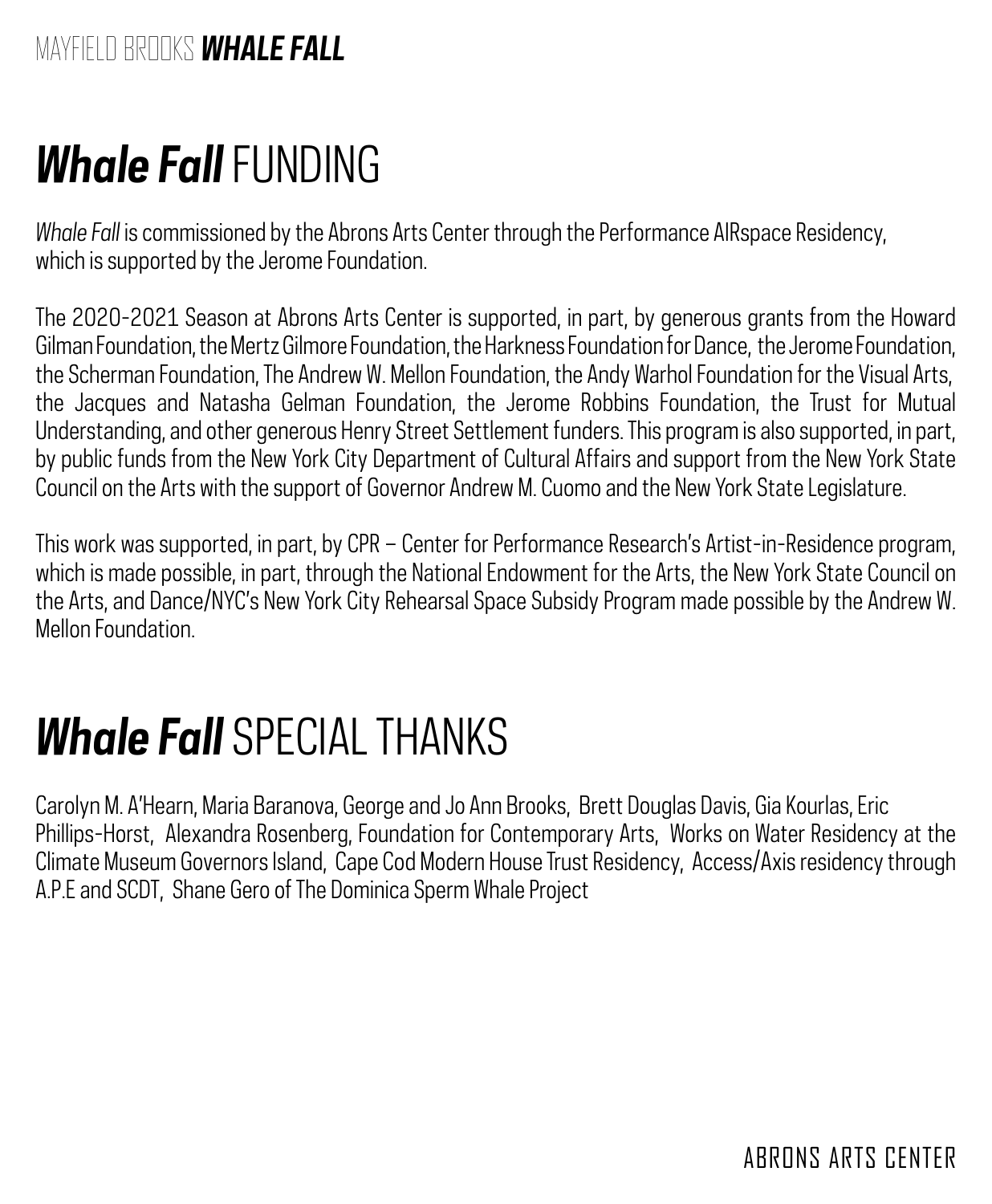## *Whale Fall* PRESS

Be sure to read mayfield's interview with Gia Kourlas in [The New York Times](https://www.nytimes.com/2021/04/14/arts/dance/mayfield-brooks-whale-fall.html?searchResultPosition=2&fbclid=IwAR32kj66JQmCxOVJmPIsGc5-19wMDG4za4S4VGjc1liEeZbxk_Rk3nipxsc).

## *Whale Fall* SOCIAL

Join us as mayfield brooks takes over the Abrons Arts Center Instagram for an *IG Live Artist Talk* to discuss *Whale Fall*'s conception and development with various collaborators. Be sure to tune in on Saturday, April 17 at 12 PM ET.

#improvisingwhileblack #whalefall [@mayfieldbrookz](https://www.instagram.com/mayfieldbrookz/?hl=en) [@whalefallopera](https://www.instagram.com/whalefallopera/) <http://www.improvisingwhileblack.com>